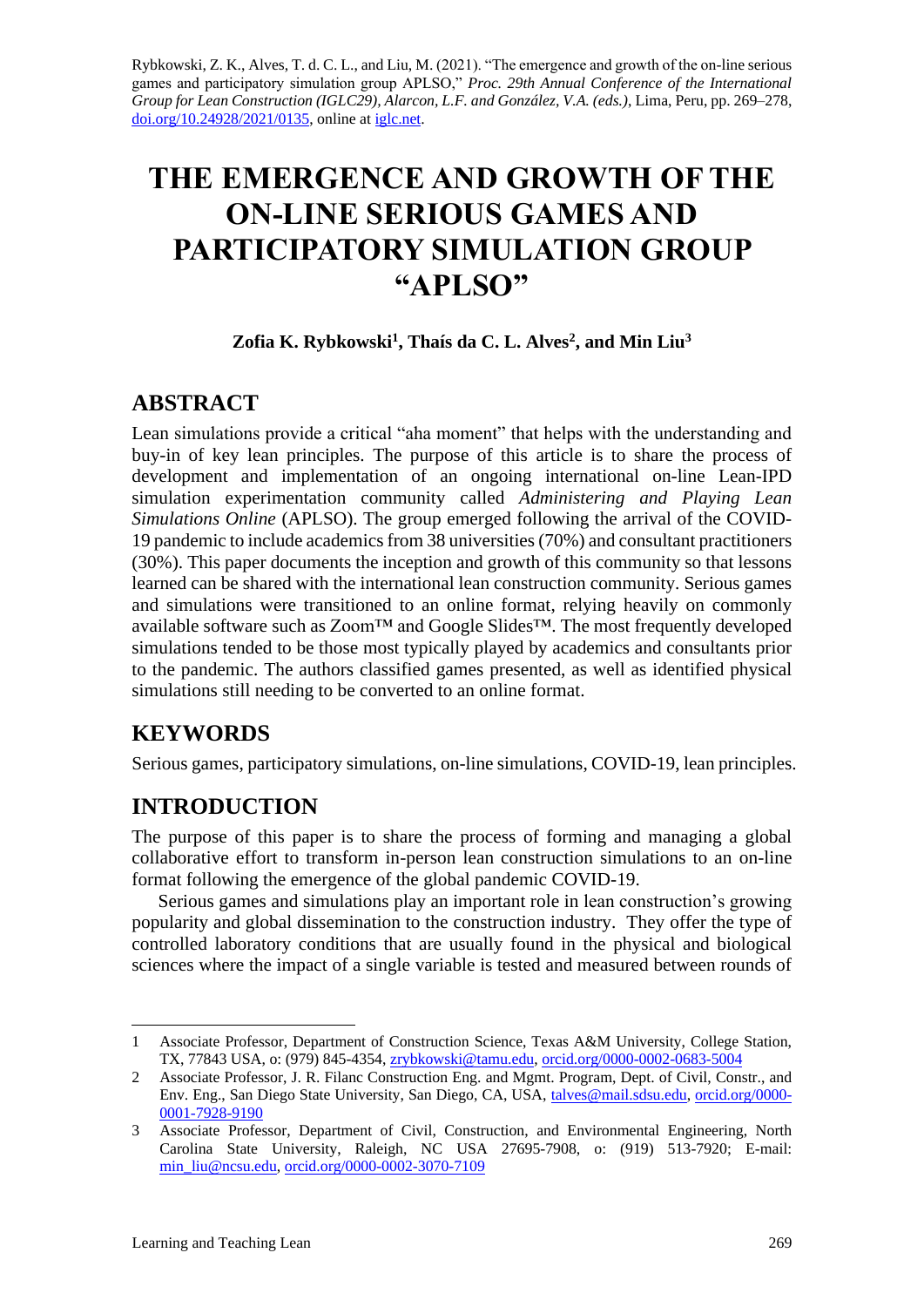play (Rybkowski et al. 2012; Verma 2003). Because of their abilty to test and validate process decisions at low risk, simulations impart confidence to those who teach lean.

Kristin Hill, Director of Education Programs at LCI (the US-headquartered Lean Construction Institute), estimated that approximately 100 US-based construction companies impart lean principles to their employees and trade partners through serious games and simulations (personal communication, February 5, 2021). This need to test and make explicit lean principles and tools that are sometimes difficult to grasp (Liker 2004; Tzortzopoulos et al. 2020) has generated a proliferation of activity toward the development and testing of novel lean participatory simulations both from research universities (Bhatt et al. 2016; Gonzalez et al. 2014; Howell and Liu 2012; Pollesch et al. 2017; Rybkowski et al. 2011; Rybkowski and Kahler 2014; Rybkowski et al. 2016; Sacks et al. 2007), and from industry alike (Villego 2017). Most simulations for lean construction are played in person. One of the earliest known participatory lean construction simulations played digitally was the Parade-of-Trades, developed by Choo and Tommelein (1999). Although there have been pockets of experimentation to play collaborative lean construction simulations aided by computers, these arguably did not gain much traction prior to 2020.

## **COVID-19 AND THE EMERGENCE OF APLSO**

On March 11, 2020, the director-general of the World Health Organization declared the spread of COVID-19 to be a global pandemic. By the time of the announcement, the emerging virus had been transmitted to over 110 countries and territories. Within little more than ten days, many universities and businesses across the globe chose to transition their course work to an exclusively on-line or hybrid format, facilitated in large part by the ready availability and simplicity of the cloud-based collaborative software Zoom™. Faced with the new reality of digital or hybrid instruction, a lean consultant based in Germany e-mailed 22 internationally-based lean educators and consultants, appealing for ways to teach lean simulations on-line to help on-board new members who needed to be initiated to the Last Planner® System of Production Control (Annett Schöttle, personal communication, March 21, 2020). Finding themselves in a similarly challenging situation, the authors of this article took up the charge to organize a weekly, global, on-line lean simulation testing group which they coined as "APLSO" (Administering and Playing Lean Simulations On-Line). The original members to whom the email appeal was written were invited by the prime organizer at Texas A&M University to meet weekly on Mondays from 12:00-1:30 pm Central Time (UTC-6), with the time established according to a cloud-based scheduling poll. Hosted at Texas A&M University, the first meeting with 14 attendees was held via Zoom on March 30, 2020, and involved collaboratively playing the Maroon-White Game (Smith and Rybkowski 2013). The purpose of setting this specific time slot was to accommodate as many global time zones as possible, including those situated at completely opposite extremes, such asthose from India and New Zealand.

## **THE GROWTH OF APLSO**

Early attempts to convert in-person simulations to an online format were clunky and awkward: internet connections intermittently failed, and some participants complained of being forced to surrender their email addresses to software providers in order to participate. From the beginning the group used breakout rooms on Zoom, and shared files via Google Drive. However, by the time of the tenth week of play, the group experienced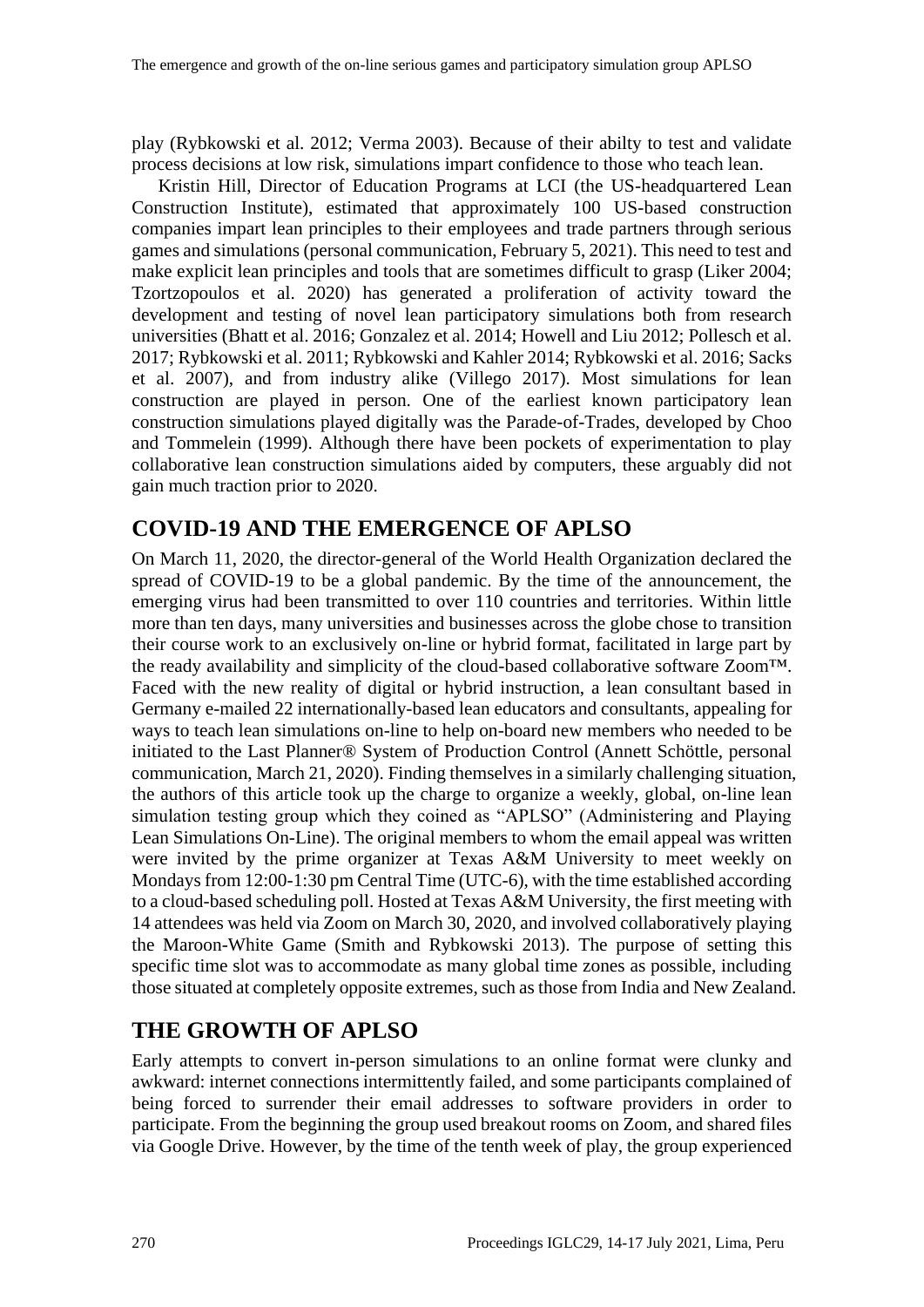a breakthrough by transitioning to actively moving pre-defined pieces in Google Slides™ in small collaborative groups of players by using Zoom's breakout room function sending each group a shared link set to the "editable" function. Participants were invited to facilitate their own innovative simulations with other participants in exchange for plusdelta feedback from the group during the last 15 minutes of each 90 session.

APLSO's intent was driven to fill a singular need—that is, to quickly provide a safe space dedicated to testing out newly developed interactive participatory simulations online so that lean educators could continue to offer the same caliber of instruction during social distancing that existed prior to the pandemic. A few rules were created and discussed by the group and agreed by vote, namely: (a) presentations were required to be collaboratively interactive (no straight "lectures" were permitted), (b) no recording was allowed in order to afford a sense of psychological safety to facilitators and players, and (c) simulation facilitators were asked to avoid using software that would require participants to give their email addresses to companies. Because not all players had direct access to Zoom accounts (i.e. although all could access Zoom as players, this was not always true for facilitators) the primary organizer began meeting with a presentation team the week before a new presentation, which helped facilitations run more smoothly.

## **OUTCOMES**

The organizers were mindful and sensitive to the needs of different time zones and anticipated the possibilities for confusion when some but not all countries embraced daylight savings time. The number of registered participants grew by word-of-mouth, and when interested stakeholders sent an invitation request to the prime organizer at Texas A&M University.

| Date     | <b>Facilitator</b>                 | <b>Affiliation</b>                 | <b>Simulation</b>                             |  |
|----------|------------------------------------|------------------------------------|-----------------------------------------------|--|
| 03/30/20 | Zofia Rybkowski                    | Texas A&M Univ., TX USA            | Maroon-White Game                             |  |
| 04/06/20 | <b>Thais Alves</b>                 | San Diego State Univ., CA USA      | Architectural Programming<br>Simulation       |  |
| 04/13/20 | Colin Milberg                      | ASKM Associates, MA USA            | Parade of Trades (using<br>Mural)             |  |
| 04/20/20 | Alan Mossman                       | The Change Business Ltd., UK       | Repair Co Exercise                            |  |
| 04/27/20 | Paul Ebbs                          | WSP, QATAR                         | Introduction to 8 flows                       |  |
| 05/04/20 | Zofia Rybkowski                    | Texas A&M Univ., TX USA            | Choosing By Advantages                        |  |
| 05/11/20 | Paul Ebbs                          | WSP, QATAR                         | 8 flows virtual simulation<br>(cont'd)        |  |
| 05/18/20 | Alan Mossman                       | The Change Business Ltd., UK       | List of gaming needs                          |  |
| 05/25/20 |                                    |                                    | Batch-Balance-Pull (using<br>Mural Software); |  |
|          | Colin Milberg                      | ASKM Associates, MA USA            | Sim. to Lego Airplane<br>simulation           |  |
|          | Annett Schöttle                    | Refine, GERMANY                    |                                               |  |
| 06/01/20 | Ehsan Asnaashari                   | Nottingham Trent Univ., UK         | House of Cards                                |  |
| 06/08/20 | Farook Hamzeh and<br>Salam Khalife | Univ. of Alberta, CANADA           | Value capture and value<br>management         |  |
| 06/15/20 | Min Liu                            | North Carolina State Univ., NC USA | Oops Game                                     |  |
| 06/22/20 | Meng Wai ("Nick") Yaw              | Texas A&M Univ., TX USA            | Multi-skilling game                           |  |

Table 1: APLSO Facilitators, their Affiliations, and their Presentations listed by Date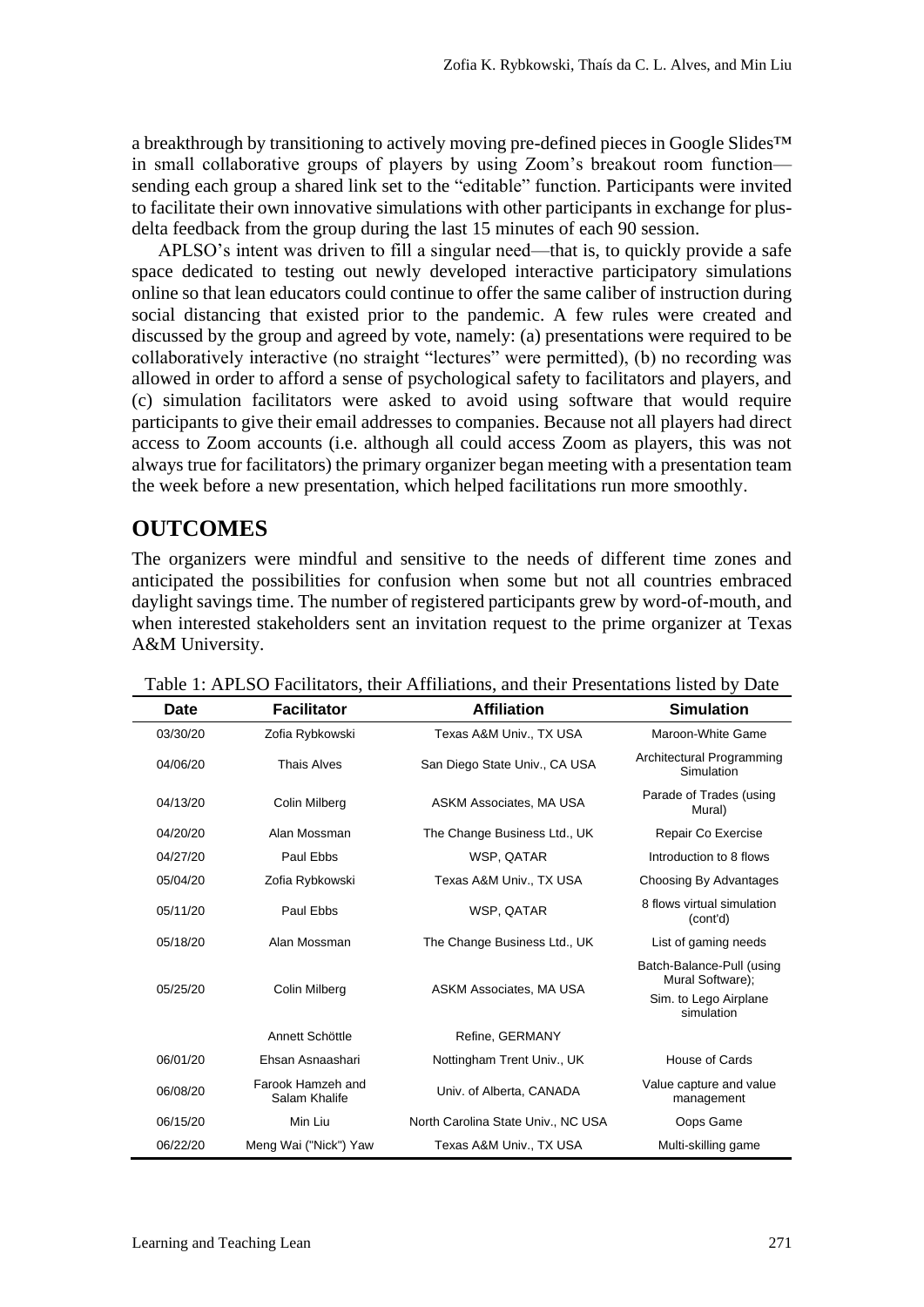| (cont.)  |                                                                                                                       |                                                       |                                             |  |  |  |  |  |
|----------|-----------------------------------------------------------------------------------------------------------------------|-------------------------------------------------------|---------------------------------------------|--|--|--|--|--|
| 06/29/20 | Hrishikesh Joshi                                                                                                      | DCEC, Baroda, INDIA                                   | 5S Numbers Game                             |  |  |  |  |  |
|          | Anush Neerai                                                                                                          | Studio Atmosis, Utter Pradesh, INDIA                  |                                             |  |  |  |  |  |
| 07/06/20 |                                                                                                                       | IGLC28 Conference: APLSO not held                     |                                             |  |  |  |  |  |
| 07/13/20 | Alan Mossman                                                                                                          | The Change Business Ltd., UK                          | Discussion about current<br>state of gaming |  |  |  |  |  |
| 07/20/20 | Romano Nickerson                                                                                                      | Boulder Associates, CO USA                            | <b>DPR Block Game</b>                       |  |  |  |  |  |
| 07/27/20 | Zofia Rybkowski<br>and Ratnaprabha Borkar                                                                             | Texas A&M Univ., TX USA                               | Set Based Design                            |  |  |  |  |  |
| 08/03/20 | <b>Thais Alves</b>                                                                                                    | San Diego State Univ., CA USA                         | <b>Silent Squares</b>                       |  |  |  |  |  |
| 08/10/20 | Iris Tommelein, with<br>Rafael Vigario Coelho,<br>Vishesh Vikram Singh,<br>Sulyn Gomez Villanueva,<br>and Karilin Yiu | Univ. of California, Berkeley, CA USA                 | Mistakeproofing                             |  |  |  |  |  |
| 08/17/20 | Colin Milberg                                                                                                         | ASKM Associates, MA USA                               | PDCA/ Kata game                             |  |  |  |  |  |
| 08/24/20 | Cynthia Tsao                                                                                                          | Navilean, MA USA                                      | Parade of Trades                            |  |  |  |  |  |
|          | Fernanda Saidelles<br>Bataglin, Dani Dietz, and<br>Fabricio Vargas                                                    | Federal Univ. of Rio Grande do Sul<br>(UFRGS), BRAZIL |                                             |  |  |  |  |  |
| 08/31/20 | Ganesh Devkar with<br>Shaurya Bhatnagar,<br>Nimish Sharma, and<br>Georgie Jacob                                       | CEPT Univ., Ahmedabad, INDIA                          | Pass the Pennies                            |  |  |  |  |  |
| 09/07/20 | Paz Arroyo                                                                                                            | DPR, CA USA                                           | Choosing by Advantages                      |  |  |  |  |  |
| 10/05/20 | Cynthia Tsao                                                                                                          | Navilean, MA USA                                      | <b>BBQ pull</b>                             |  |  |  |  |  |
| 11/02/20 | Daniel Hall with Ming<br>Shan "Charmaine" Ng                                                                          | ETH Zurich, SWITZERLAND                               | <b>TVD</b> simulation                       |  |  |  |  |  |
| 12/07/20 | Ganesh Devkar, with<br>Shaurya Bhatnagar,<br>Georgie Jacob, and<br>Nimish Sharma                                      | CEPT Univ., Ahmedabad, INDIA                          | <b>TVD</b> simulation                       |  |  |  |  |  |
| 01/04/21 | Cynthia Tsao                                                                                                          | Navilean, MA USA                                      | Parade of Trades: Part I                    |  |  |  |  |  |
| 02/01/21 | Cynthia Tsao                                                                                                          | Navilean, MA USA                                      | Parade of Trades: Part II                   |  |  |  |  |  |
| 03/01/21 | Rajeswari Obulam                                                                                                      | Texas A&M Univ., TX USA                               | 5S Puzzle Game                              |  |  |  |  |  |

|  |  |             |  | Table 2: APLSO Facilitators, their Affiliations, and their Presentations listed by Date |  |  |
|--|--|-------------|--|-----------------------------------------------------------------------------------------|--|--|
|  |  | $\ell = -1$ |  |                                                                                         |  |  |

\*For a compilation of these simulations and related references, please refer to Rybkowski et al. (2020).

Figure 1 shows the number of participants in various countries. By March 1, 2021, the number of registered unique participants reached 115, affiliated with 17 countries (Table 2). As of that date, faculty and students affiliated with research institutions and universities comprised 70% of participants, while companies and lean consultancies comprised 30% (Table 2). Those affiliated with academia, as of this writing, have come from 38 universities as shown in Table 3. Participation of unique participants per meeting has varied from a minimum of 10 to a maximum of 38, although participation has exhibited a steady trending increase over time (Figure 2). It is important to point out that this number shows that the group had to make efforts to adapt and be flexible to play the simulations with groups of varying sizes. Also, the international character of the group requires that instructions avoid jargon that may not be common to an international community. The broad range of participants speaks to the inclusive nature of the group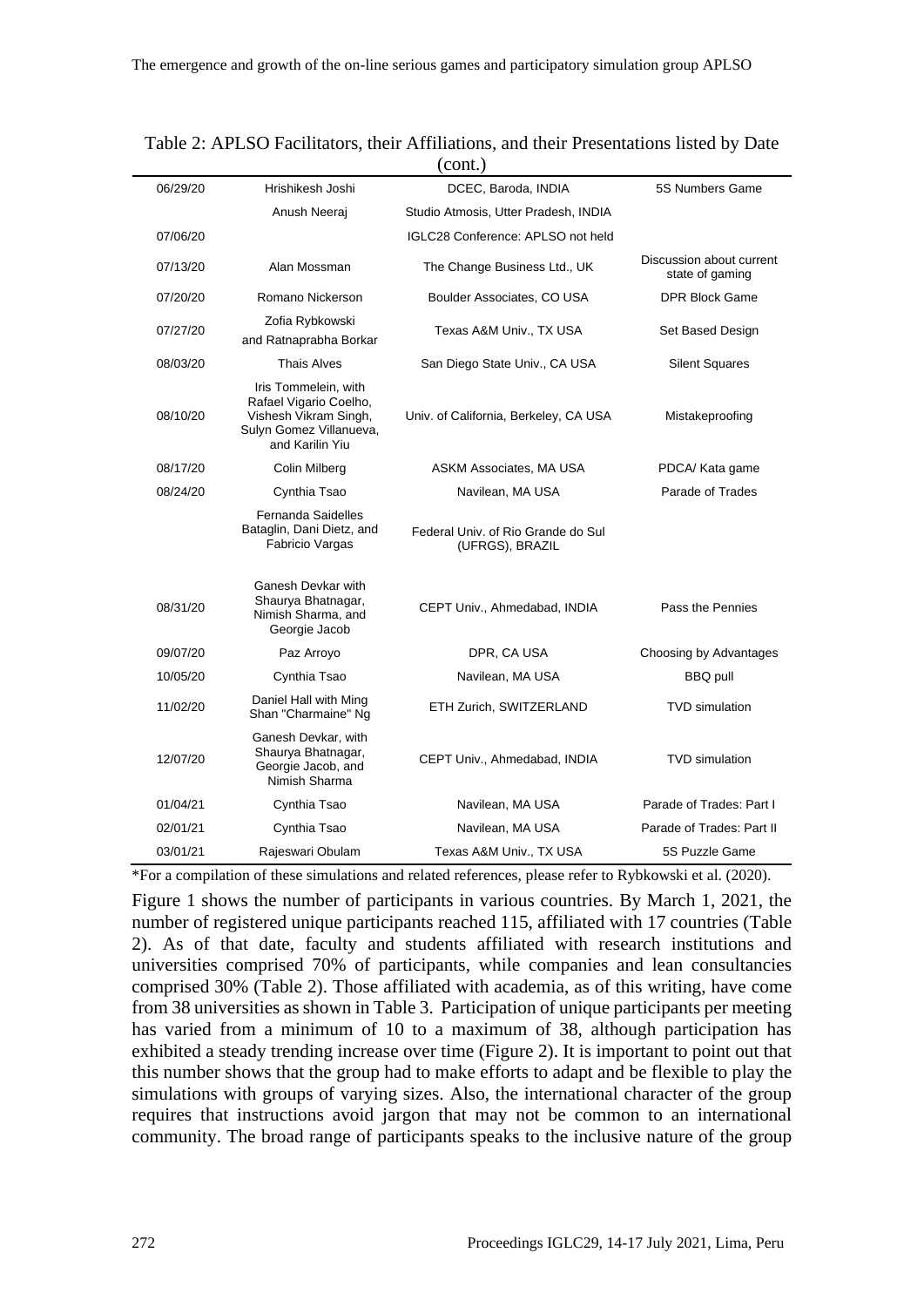and simulations played, which cater to varying levels of sophistication in terms of understanding and application of lean concepts.



Figure 1: Location of Registered, Unique Participants

| <b>Country</b> | R/U                            | C              | <b>Total</b> | <b>Country</b> | R/U            | С   | <b>Total</b>   |
|----------------|--------------------------------|----------------|--------------|----------------|----------------|-----|----------------|
| <b>USA</b>     | 43                             | 19             | 62           | Finland        | $\overline{2}$ |     | $\overline{2}$ |
| Canada         | 5                              | 4              | 9            | Lebanon        | 2              |     | $\overline{2}$ |
| <b>UK</b>      | 7                              | $\overline{2}$ | 9            | Switzerland    | $\overline{2}$ |     | 2              |
| India          | 6                              | 3              | 9            | Denmark        |                | 1   | 1              |
| New Zealand    | 3                              | 3              | 6            | France         |                |     | 1              |
| <b>Brazil</b>  | 4                              |                | 4            | Germany        |                | 1   | 1              |
| Australia      | $\overline{2}$                 |                | 2            | Italy          | 0              | 1   | 1              |
| Chile          | 2                              |                | 2            | Norway         |                |     | 1              |
|                |                                |                |              | Qatar          |                | 1   | 1              |
| $R/U$ :        | Research Institute/ University |                |              |                | 80             | 35  | 115            |
| C:             | Company/ Consultancy           |                |              |                | 70%            | 30% | 100%           |

Table 3: Unique Registered Participants by Country and Type of Occupation

Several presentations—especially the most critical such as Parade of Trades and Batch-Balance-Pull were played multiple times over the course of the year and continuous improvement was observed. Despite some push-back from other US-participants, the USbased APLSO organizers decided not to cancel regular Monday meetings during US (or other) non-working holidays to align with the international spirit of Lean.

Out of respect for the IGLC, the group chose not to host a regular APLSO meeting that week. Instead, as lean pioneer and simulation enthusiast Greg Howell had passed away just weeks before, the IGLC organizers invited several APLSO facilitators to present their live simulations via individual Zoom links provided by the facilitators over the course of two days (Wed, July 8, and Thurs, July 9). The rooms were named in honor of the memory Greg Howell and his seminal role as an initial developer of simulations to understand and teach lean construction. Presenters and their simulations included: Colin Milberg (Batch-Balance-Pull); Meng Wai "Nick" Yaw (Card Race); Romano Nickerson (DPR Block); Iris Tommelein and Karilin Yiu (Mistakeproofing); Cynthia Tsao (Parade of Trades); Zofia Rybkowski (Repair Co); and Hrishikesh Joshi and Anush Neeraj (5S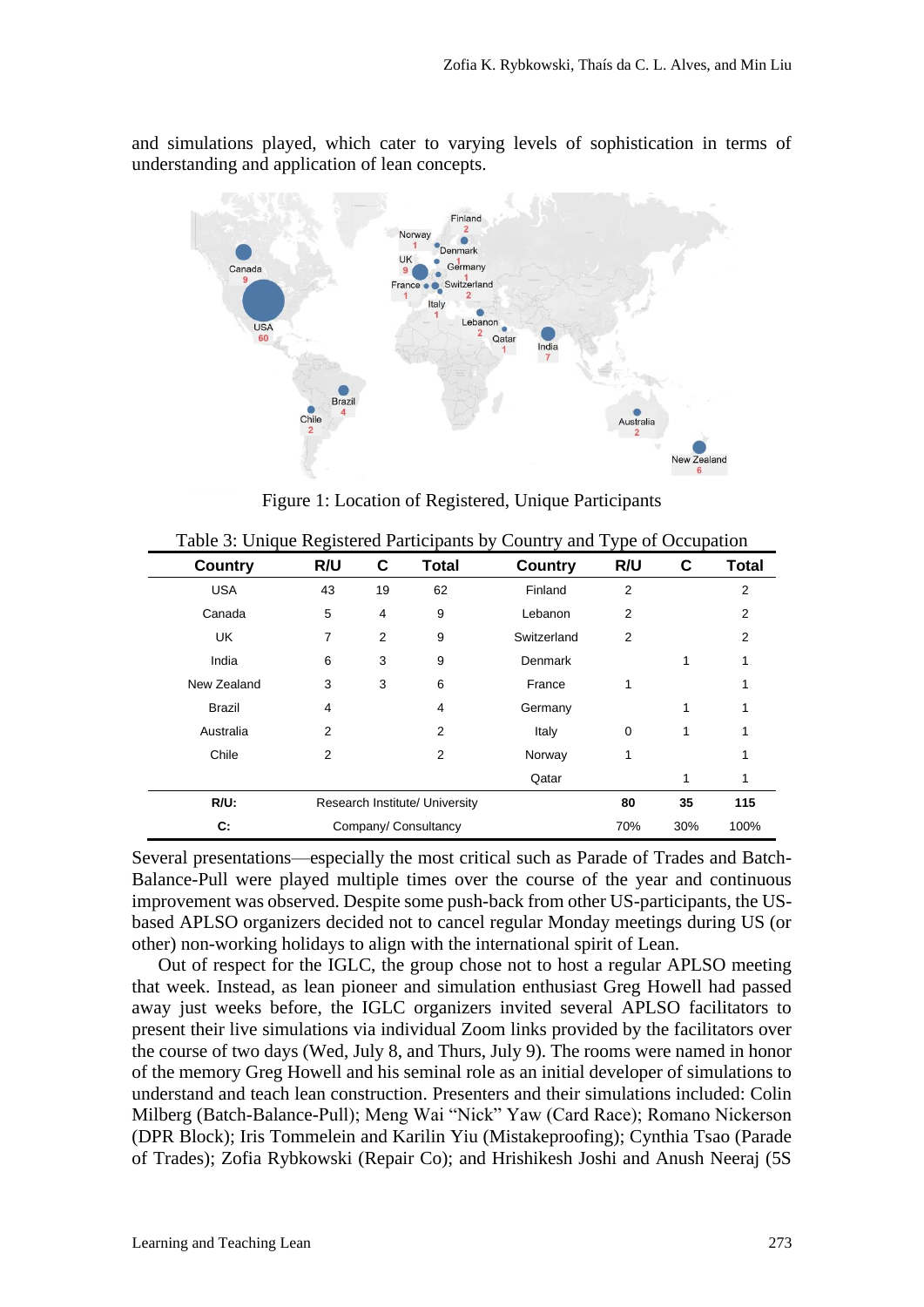Numbers Game). The IGLC organizers collected plus-delta feedback to gauge interest in hosting simulations at future IGLC conferences. These on-line simulation sessions very likely would never have taken place at the IGLC were it not for the emergence of APLSO.

| Table 4: Participation by Research Institutes and Universities    |                |       |                                              |                |       |  |  |
|-------------------------------------------------------------------|----------------|-------|----------------------------------------------|----------------|-------|--|--|
| <b>Affiliation</b>                                                | <b>Country</b> | Freq. | <b>Affiliation</b>                           | <b>Country</b> | Freq. |  |  |
| The University of<br>Melbourne                                    | Australia      | 1     | Nottingham Trent University                  | UK             | 1     |  |  |
| University of<br>Technology, Sydney                               | Australia      | 1     | University College London                    | UK             | 1     |  |  |
| Federal University of<br>Rio Grande do Sul<br>(UFRGS)             | Brazil         | 3     | University of Huddersfield                   | UK             | 4     |  |  |
| Universidade<br>Paranaense                                        | Brazil         | 1     | Arizona State University                     | USA            | 1     |  |  |
| École de Technologie<br>Supérieure                                | Canada         | 1     | <b>Brigham Young University</b>              | USA            | 1     |  |  |
| University of Alberta                                             | Canada         | 3     | Catholic University of<br>America            | USA            | 1     |  |  |
| University of Toronto                                             | Canada         | 1     | <b>Colorado State University</b>             | USA            | 1     |  |  |
| FEUC - Federación de<br>Estudiantes de la<br>Universidad Católica | Chile          | 1     | Florida International<br>University          | USA            | 1     |  |  |
| Pontificia Universidad<br>Católica de Chile                       | Chile          | 1     | George Mason University                      | USA            | 1     |  |  |
| <b>Aalto University</b>                                           | Finland        | 2     | Michigan State University                    | USA            | 2     |  |  |
| Centrale Lille, a French<br><b>Graduate Engineering</b><br>School | France         | 1     | North Carolina State<br>University           | USA            | 3     |  |  |
| Karlsruhe Institute of<br>Technology                              | Germany        | 1     | Northern Arizona University                  | USA            | 4     |  |  |
| <b>CEPT University</b>                                            | India          | 4     | San Diego State University                   | USA            | 1     |  |  |
| American University of<br>Beirut                                  | Lebanon        | 2     | <b>Texas A&amp;M University</b>              | USA            | 17    |  |  |
| Auckland University of<br>Technology                              | New<br>Zealand | 1     | <b>UC Denver</b>                             | USA            | 1     |  |  |
| University of Auckland                                            | New<br>Zealand | 2     | University of California,<br><b>Berkeley</b> | USA            | 6     |  |  |
| Norwegian University of<br>Science and<br>Technology              | Norway         | 1     | University of Kentucky                       | USA            | 2     |  |  |
| <b>ETH Zurich (Swiss</b><br>Federal Institute of<br>Technology)   | Switzerland    | 2     | University of Oklahoma                       | USA            | 1     |  |  |
| <b>Huddersfield University</b><br>/ Birmingham City<br>University | UK             | 1     | Virginia Tech                                | USA            | 1     |  |  |
|                                                                   |                |       | <b>Total # of Universities</b>               |                | 38    |  |  |
|                                                                   |                |       | <b>Total # of Academic</b>                   |                | 80    |  |  |

This was not the first time games were offered at IGLC. For example, Zofia Rybkowski live-facilitated the Maroon-White simulation at IGLC 21 in Fortaleza, Brazil in 2013 (Smith and Rybkowski 2013). She also facilitated the Collective Kaizen and Standardization simulation in IGLC 22 Oslo, Norway, 2014 (Rybkowski and Kahler

| 274 | Proceedings IGLC29, 14-17 July 2021, Lima, Peru |
|-----|-------------------------------------------------|
|-----|-------------------------------------------------|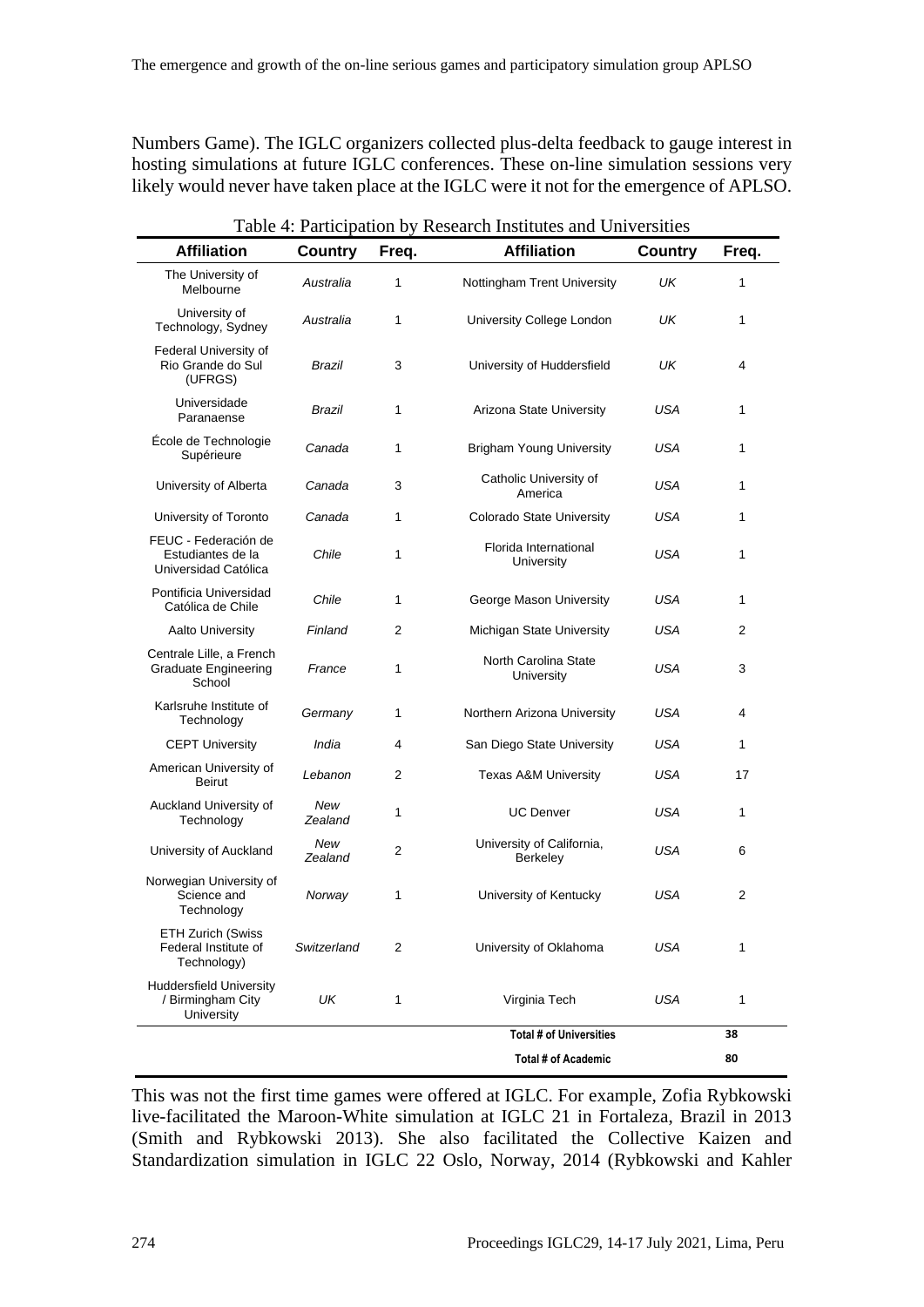2014). Similarly, Alan Mossman facilitated the Magic Stick/Helium Stick simulation at the IGLC 22 as well (Discovery Village n.d.). Zofia Rybkowski and James P. Smith facilitated the Architectural Programming simulation in at IGLC 27 in Dublin, Ireland in 2019 (Solhjou Khah et al. 2019). That said, IGLC 28 was the first time lean construction simulations—and indeed the entire IGLC conference—was offered via an online format.



Figure 2: Longitudinal Participation by Unique Participants

Prior to 2021 the group informally shared their simulations via email and by downloading them from the Google Drive links posted in the chat section of Zoom during the APLSO sessions. Starting in 2021, participants Colin Milberg and Cynthia Tsao moved the group consciousness to a new level by making their simulations freely available through a Creative Commons Usage Agreement in exchange for plus-delta feedback and simulation data. This enabled lean educators to more openly share their on-line simulations for use during virtual university courses across the globe—one of the original purposes for creating APLSO when the pandemic emerged. A screenshot of the Parade of Trades (PoT) simulation is shown in Figure 3. It is included here to demonstrate that although the online PoT simulation may lose some of the social benefits that often come with physical play, the developers also realized that transitioning to a digital format also enabled each trade's movement to be visually tracked as it progressed up a high-rise building—something which the physical simulation lacked.

#### **DISCUSSION**

Lean tools are being applied to construction projects around the world. However, to be truly effective and to be able to grow and improve them, the underlying lean principles that inform these tools should be deeply understood by those who implement them.

In 2000, Lauri Koskela introduced the Transformation Flow Value model of lean construction. The definition of lean published in the Lean Construction Institute's glossary is: "Culture of respect and continuous improvement aimed at creating more value for the customer while identifying and eliminating waste" (LCI 2021; Rybkowski et al. 2013). The LCI definition can help classify existing on-line lean simulations into each of the four elements stated, and identify gaps where new on-line simulations have yet to be developed. Simulations in italics (below) can currently be played on-line as an outcome of efforts by APLSO, whereas those without italics represent a sampling of physical simulations that still need to be transformed into a collaborative on-line format.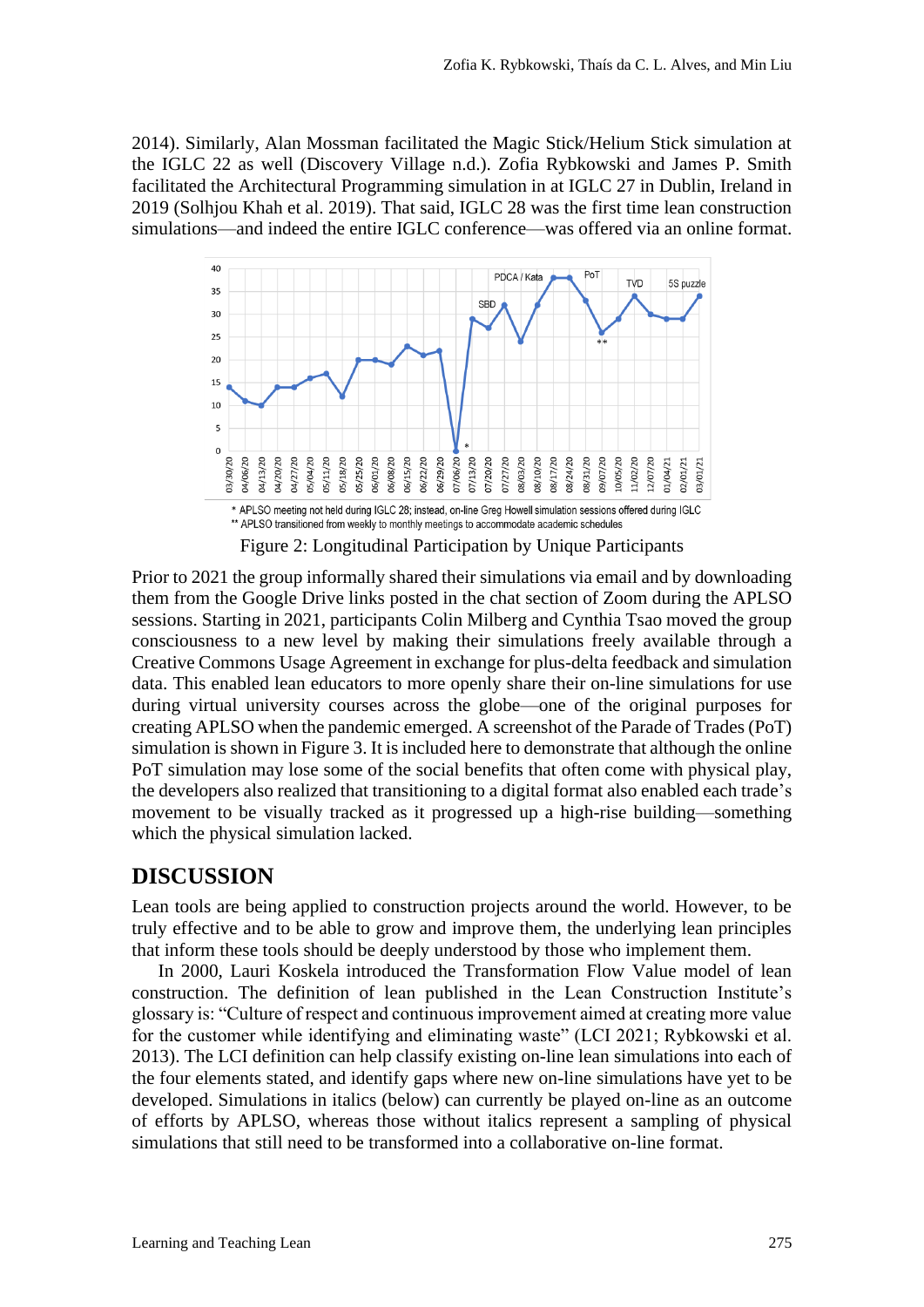

Figure 3: Example of APLSO Simulation Facilitated during APLSO (Parade of Trades, facilitated by Cynthia Tsao and Colin Milberg on August 24, 2020)

- **1. Add Value:** *Choosing by Advantages Exercise; TVD Simulation*; *Oops Game; AP Simulation;* A3s;
- **2. Reduce Waste:** *5S; Lego® Airplane Game (Batch-Balance-Pull, Pass the pennies); Parade of Trades; DPR Blocks; Mistakeproofing; BBQ Pull; Multiskilling game;* Value Stream Mapping*;* Villego*;*
- **3. Continuous Improvement:** *Plus-Delta charts; House of Cards*; Collective Kaizen and Standardization; Ball Game; and,
- **4. Culture of Respect:** *Repair Co Exercise; Red-Black Game (Variants: Maroon-White / Red-Green) game; Silent Squares*; Deming Red Bead Game; Helium Stick/ Magic Stick.

In addition to LCI's definitional categories, the need for new on-line simulations can be assessed based on classifications embedded into the Toyota Production Systems's "House of Lean" which includes concepts such as just-in-time, jidoka, heijunka, people and teamwork, continuous improvement, waste reduction, visual management, etc. (Liker 2004, Fig. 3-3). Further discussion of these principles is beyond the scope of this paper.

## **CONCLUSION**

The purpose of this paper was to document and share the inception, growth, outcomes, and impacts of an international on-line simulation group called APLSO (Administering and Playing Lean Simulations Online) which emerged during the COVID-19 pandemic.

In total, 39 faculty members, 41 graduate students, and 35 individuals from companies/consultacies from 38 universities in 17 countries have thus far participated in the APLSO sessions. APLSO is unique in several ways including: the quick formation of the group in reaction to the pandemic challenges to effectively teach simulations online, the relatively large number of participants from both academia and industry, the variety of simulations played and concepts addressed, adaptation of technology available to fit the needs of the games and the participants, the global character of the particpants and the diversity of views considered, the cohesiveness of the community which quickly engaged on a regular basis, and the growth of participants who requested to join over time through word-of-mouth.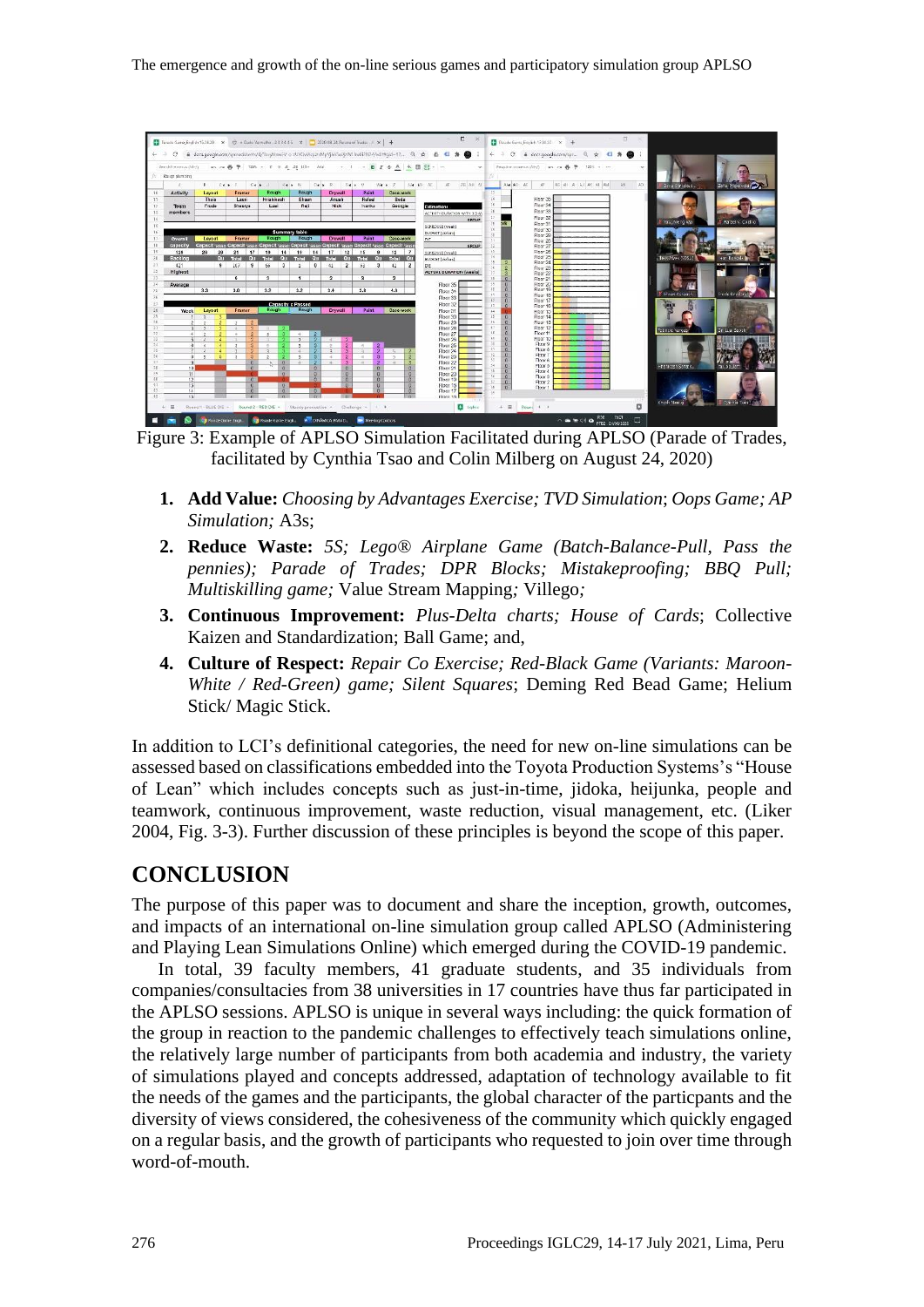The organizers believe that while the group undoubtedly began because of the global pandemic, it continued to attract a steady flow of international participants perhaps because of the importace the organizers placed on a key tenet of lean—e.g. respect for people. This respect was manifest in the decision to be as welcoming and inclusive as possible of participants from multiple generations, cultures, and time zones, as well as with differing levels of prior understanding of lean—students, faculty, and practitioners alike. Embracing such a diverse range of members did lead to some cross-cultural challenges, such as confusion about the flow of ingredients for an outdoor barbeque on which one simualation was based. To ensure a sense of psychological safety for developers and participants who might be sharing and testing their new simulation for the first time, APLSO participants voted to not permit recording. Several developers made their simulations freely available through a creative commons license or via email request, which helped fill the need created by the pandemic to play simulations online. APLSO also led to some unexpected outcomes, such as an invitation from the IGLC organizers to create a number of on-line game rooms for the first time during the conference, as well as an initiative from LCI to partner with several APLSO facilitators to convert on-line simulations into dedicated educational offerings. Unlike an international conference, the agenda of APLSO was simple—to regularly make available a 90-minute interactive session where lean enthusiasts could collaboratively test simulations they had developed with participants who care about lean—and in turn receive their feedback.

## **ACKNOWLEDGMENT**

The authors gratefully acknowledge the contribution of Chuanni He of North Carolina State University for assisting the authors in his preparation of Figure 1, as well as the Texas A&M Construction Industry Advisory Council (CIAC) for partial funding of this research.

#### **REFERENCES**

- Bhatt, Y., Rybkowski, Z.K., Kalantar, N. and Fernandez-Solis, J.L. (2016). "Trainathon lean simulation game: Determining perceptions of the value of training among construction stakeholders," *Proc. 24th Annual Conf. of the Int. Group for Lean Construction*, Boston, MA, USA.
- Choo, H.J. and Tommelein, I.D. (1999). "Parade of Trades: A Computer Game for Understanding Variability and Dependence." *Technical Report 99-1*, Construction Eng. and Mgmt. Program, Civil and Env. Eng. Dept., University of California, Berkeley, September. [https://p2sl.berkeley.edu/knowledge-center/parade-of-trades](https://p2sl.berkeley.edu/knowledge-center/parade-of-trades-game/)[game/](https://p2sl.berkeley.edu/knowledge-center/parade-of-trades-game/) (Accessed June 10, 2021).
- Gonzalez, V., Senior, B., Orozco, F., Alarcon, L. F., Ingle, J., and Best, A. (2014). "Simulating lean production principles in construction: A last planner-driven game," *Proc. 22nd Annual Conf. of the Int. Group for Lean Construction*, Oslo, Norway.
- Howell, G. and Liu, M. (2012). "The Oops Game: How much planning is enough?" *Proc. 20th Annual Conf. of the International Group for Lean Construction*, San Diego, CA.
- Koskela, L. (2000). An Exploration Towards a Production Theory and its Application to Construction. Ph.D. Dissertation, VTT Publications 408, Espoo, Finland, 296 pp.
- Lean Construction Institute. (n.d.). "Glossary" Available at: <https://tinyurl.com/2xnsswvb> (Accessed February 14, 2021).
- Liker, J. (2004). *The Toyota Way: 14 Management Principles from the World's Greatest Manufacturer*. McGraw-Hill, New York, USA.